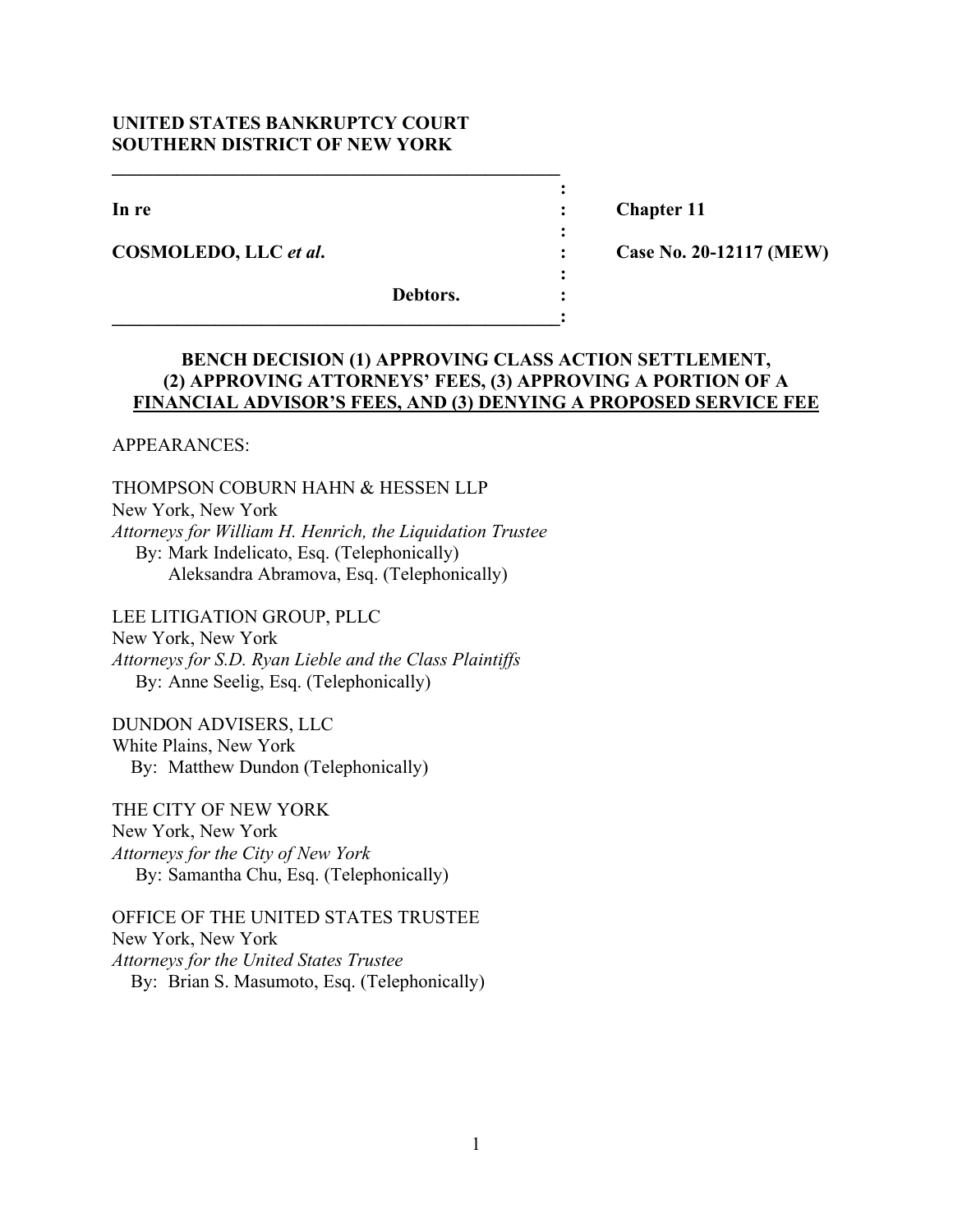# **HON. MICHAEL E. WILES UNITED STATES BANKRUPTCY JUDGE**

This decision is a revised version of rulings that the Court announced in open court on April 14, 2021. It has been modified to correct inadvertent errors, to add or correct citations, and to clarify the Court's rulings. This written bench decision constitutes the official decision of the Court.

I have before me a motion to approve a class action settlement and, in connection with that settlement, to approve various fees. The class action was brought on behalf of former employees of the debtors in these cases. The parties have proposed that an allowed general unsecured claim of \$1.8 million be approved in favor of the class. The likely distributions on the allowed claim would be between 20 and 25 percent, or between \$360,000 and \$450,000. The original proposals that were made in connection with the settlement were that the following fees and costs would be paid from the actual recoveries before the remainder would be distributed to class members:

- One-third of the recoveries would be paid to the class action attorneys, the Lee Litigation Group;
- 15 percent of the first \$500,000 of any recoveries, plus 7.5 percent of any excess recoveries over \$500,000, would be paid to Dundon Advisers, LLC, a financial advisory firm;
- \$75,000 would be paid to Advanced Litigation Strategies, LLC to administer the class action settlement; and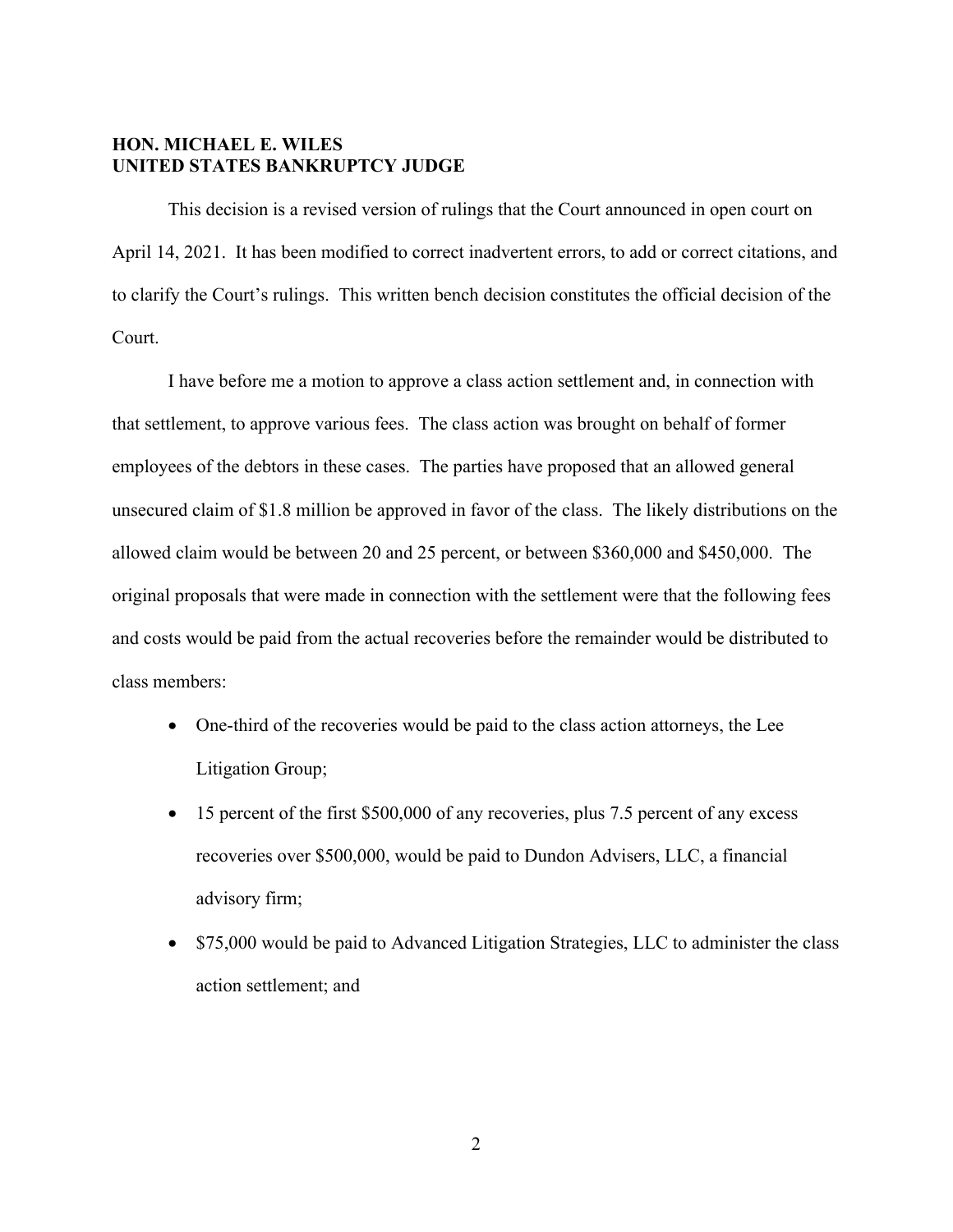• \$20,000 would be paid to the class representative, Mr. Lieble, as something that has variously been referred to in the papers or in the cited court decisions as either an "incentive fee," a "service award" or an "enhancement award."

As originally proposed, these various fees would have left somewhere between \$91,000 and \$137,500 for distribution to class members. The parties later amended the proposal to provide for an additional \$25,000 administrative expense claim in favor of the class action settlement administrator. That amendment did not affect the class members' recoveries as the payout on the additional administrative claim came, instead, out of the estate.

At a hearing on March 9, 2022, I noted that no class member had objected to the settlement or to the proposed fee awards. I also stated that the overall settlement amount appeared reasonable from the perspective of the debtors' estates and from the perspective of the class. However, I noted that Rule 23 requires me to make findings as to the reasonableness of proposed fees. *See* Fed. R. Civ. P. 23, Advisory Committee Note of 2003 ("Whether or not there are formal objections, the court must determine whether a fee award is justified and, if so, set a reasonable fee.") I suggested that the proposed payments to the class action administrator were fine but that no supporting data had been offered in support of the other proposed fee awards. I expressed particular concern as to the proposed service fee for the class representative and the legal authority for such an award. The hearing on the motion then was adjourned to permit additional supporting information to be filed.

The additional submissions have been filed, and the Court has reviewed them carefully. The Court has also considered the arguments of counsel and is prepared to rule on each aspect of the pending motions.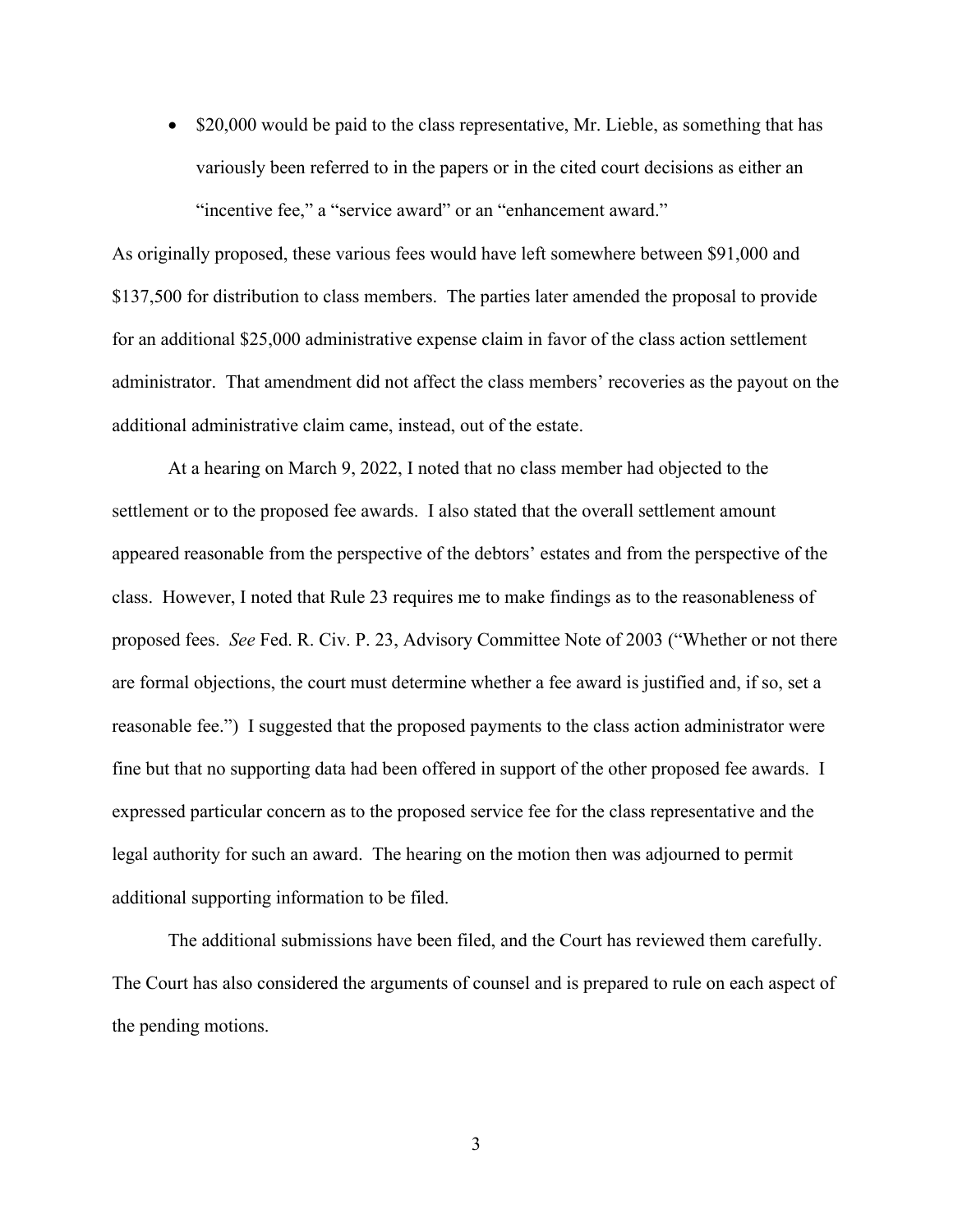#### **Settlement Approval**

The motion before me requires, first, that I approve the settlement from the perspective of the estate. I have already indicated at the prior hearing that, from the perspective of the estate, this is a fair and reasonable resolution of this matter and complies with all of the relevant criteria for approval of a settlement under Rule 9019 of the Federal Rules of Bankruptcy Procedure and the various case law applying that rule.

Fed. R. Civ. P. 23(e)(2), which is incorporated by reference into Fed. R. Bankr. P. 7023 and which by agreement is applicable here by Fed. R. Bankr. P. 9014, also requires me to determine whether the settlement is fair, reasonable and adequate from the perspective of the class. I have considered the criteria listed in Rule 23(e), and from the perspective of the class the settlement is a reasonable compromise. The only issues that I have are as to what fees are appropriate to award for payment from the class recovery.

## **Attorneys' Fees**

The attorneys for the class have provided a supplemental declaration and time records estimating that counsel spent more than 480 attorney and paralegal hours in pursuit of the case and calculating that, at normal hourly rates, the attorneys' fees would have amounted to \$270,752.50. Counsel has confirmed, however, that some of the estimates are not based on actual contemporaneous time records. The time charges for one associate (representing more than \$87,000 of the total) were just estimates, based on the assumption that the associate likely billed twice as many hours as a partner did. I was told at the April 14 hearing that the relevant associate kept no contemporaneous time records at all.

I am not inclined to accept the estimate of the time spent by the relevant associate, which on the record appears to be little more than a rough guess. I note, however, that the actual hourly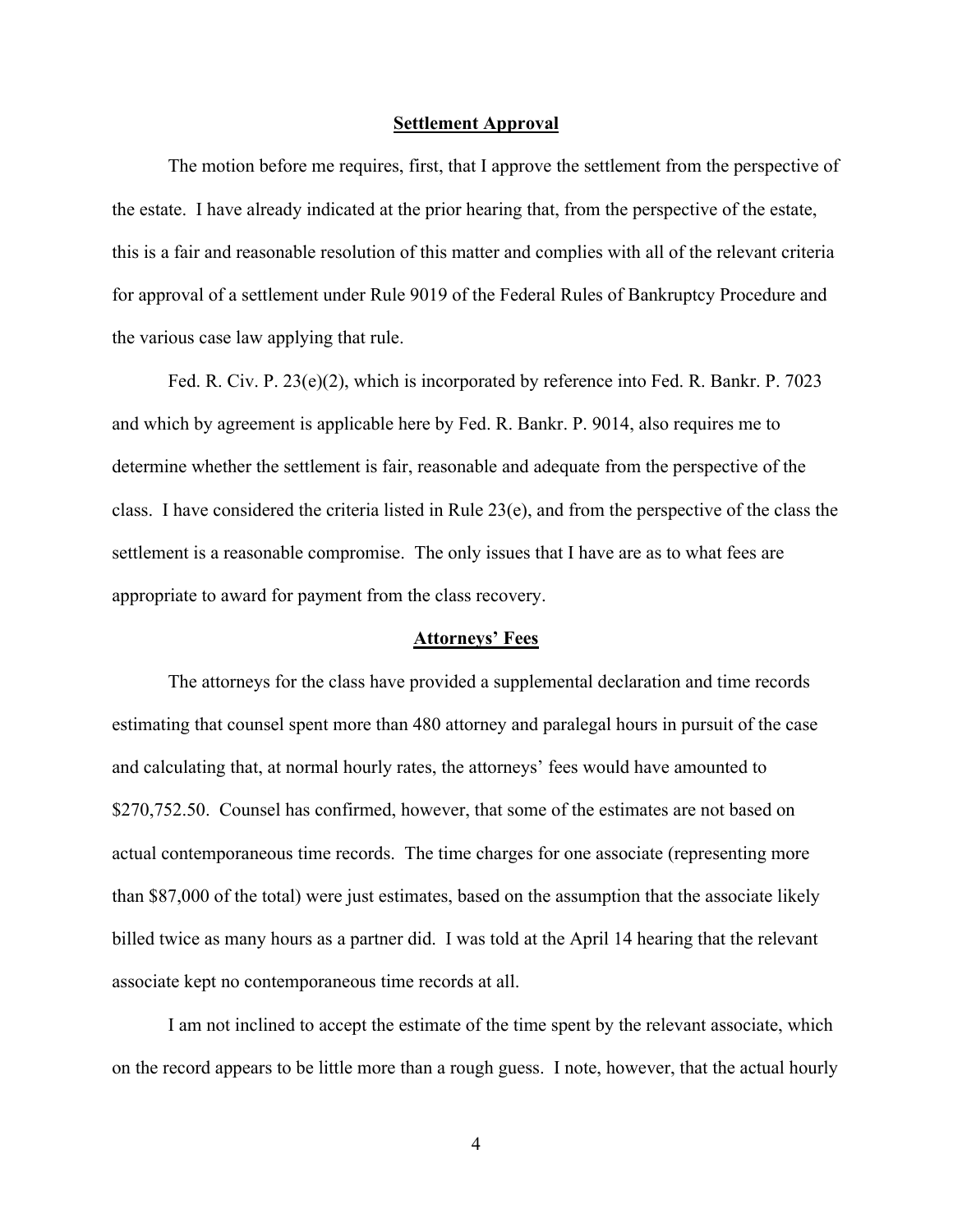attorneys' fees – even if I were to exclude all of the time of the associate who kept no contemporaneous records – would still be in excess of \$190,000. Those charges would still be more than the amount that would actually be paid to counsel under the terms of the proposed settlement. More particularly, under the proposed fee arrangement the attorneys would likely receive somewhere between \$120,000 and \$150,000, depending on the payouts on general unsecured claims.

Counsel has argued that ordinarily it would be entitled to a fee increase above the socalled lodestar hourly fee calculations, but it does not appear that such an increase is actually being sought in this case and I do not need to address those standards or factors. The fee arrangement for which counsel has sought approval is a fee arrangement based on a percentage recovery that actually would produce a payout that is below what counsel's charges would be if computed at ordinary hourly rates. Under these circumstances, I will approve the attorneys' fees as they have been requested. The time spent (excluding the time of the associate who kept no records) was reasonable, the hourly rates were reasonable, and the actual fees that will be paid are less than what the hourly rates would have been.

## **Fees of Dundon Advisers**

Dundon Advisers has indicated that it was retained after the filing of the bankruptcy case, which apparently was after a tentative class action settlement had been reached but before a settlement could be presented to the District Court for approval. Apparently, Dundon was retained because of the bankruptcy filing itself. The supplemental declaration submitted on behalf of Dundon Advisers argues that, among other things, Dundon provided services to the class representative in connection with the class representative's service as a member of the statutory Official Committee of Unsecured Creditors. Dundon argues that its services helped to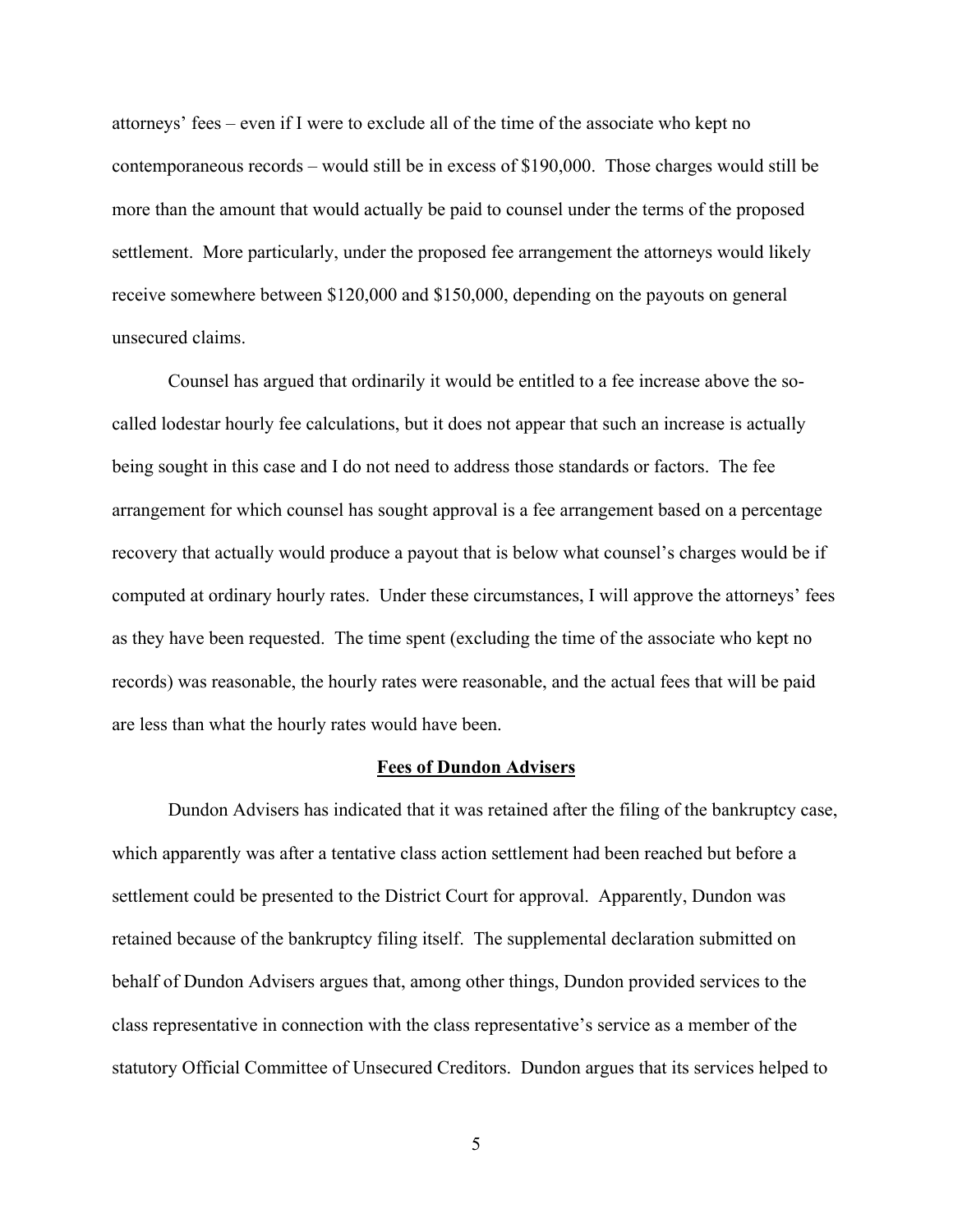bring about greater recoveries for unsecured creditors in general and for class members in particular.

The parties have cited no particular provision of Rule 23 that permits the retention of financial advisors or the payments of fees to financial advisors. However, no objections were filed on that basis, and the Court will presume for purposes of this ruling that Dundon's services could be analogized to the services of experts or consultants who are reasonably retained in connection with a pending case. The question remains as to whether the services were warranted and beneficial and whether the proposed fees are reasonable in amount.

Under the terms of the proposed settlement, Dundon would receive a payment of between \$54,000 and \$67,500 for its services. Dundon Advisers did not keep contemporaneous time records. It estimates that its personnel spent 90 hours working on this matter and that, at normal hourly rates, the charges would have amounted to \$62,800. Dundon says that it normally would have contracted for a premium of 50 percent, which would have raised the fee to \$94,200.

By its own account, as reported during the hearing on April 14, at least half of Dundon's work was in connection with Mr. Lieble's membership on the unsecured creditor's committee. Much of what has been submitted and argued in connection with Dundon's fee application is similar to what a Court sometimes hears in support of a motion for the allowance of a "substantial contribution" claim by a creditor under section  $503(b)(3)(D)$  of the Bankruptcy Code, or by such a creditor's attorney or accountant under section 503(b)(4). *See* 11 U.S.C. § 503(b)(3)(D), (b)(4). However, no "substantial contribution" application was made in the underlying bankruptcy case, and I believe, under the terms of the proposed plan and confirmation order, it is far too late for such an application to be made. Furthermore, a "substantial contribution" application would give rise to an administrative expense that would be borne by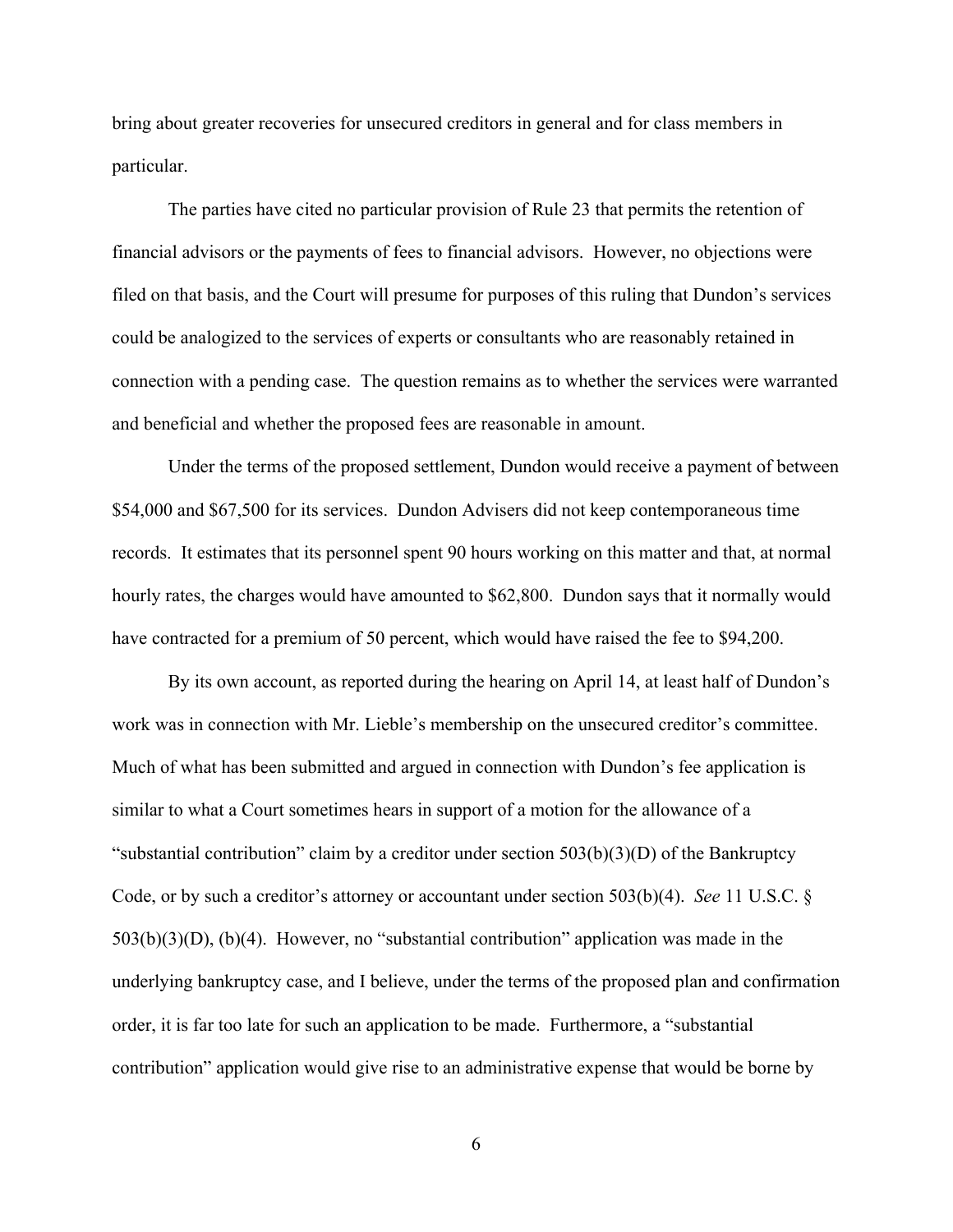the estate. Instead, the theory is that the class members here would pay for the entirety of the benefit that Dundon allegedly secured not just for them, but for the benefit of all general unsecured creditors.

I am not at all convinced that this is appropriate. I received no application for the retention of Dundon Advisers as financial advisors to the Creditors' Committee. The Creditors' Committee instead retained, and was ably advised by, a different financial advisory firm (the Getzler Henrich firm). Dundon cannot properly seek compensation for professional services to the Committee without compliance with the professional retention and fee requirements of sections 327 through 330 of the Bankruptcy Code. And as noted above, it cannot properly seek compensation for alleged "substantial contributions" without making a proper and timely motion under section 503(b).

In addition, there is an insufficient showing that Dundon's work in connection with the Creditors' Committee's general activities was necessary or beneficial, either to creditors general or to the class. As noted, the Committee was already represented by a capable financial advisory firm. Dundon has offered only conclusory assertions that Dundon's work was somehow important and somehow had the effect of improving the recoveries of creditors generally and of the class in particular. I have no details to back up those contentions. Similarly, I have little or no support for the proposition that the class (or Mr. Lieble) required a financial advisor of its own, or as to what benefits were derived from having one, or as to any ways in which the interests of the class required financial advice different from what the Getzler Henrich firm provided to the Creditors' Committee as a whole. I have only conclusory assertions that without Dundon's skill and experience, and its willingness to work on a contingency fee basis, the claims of the class members somehow might not have been permitted at all or might have been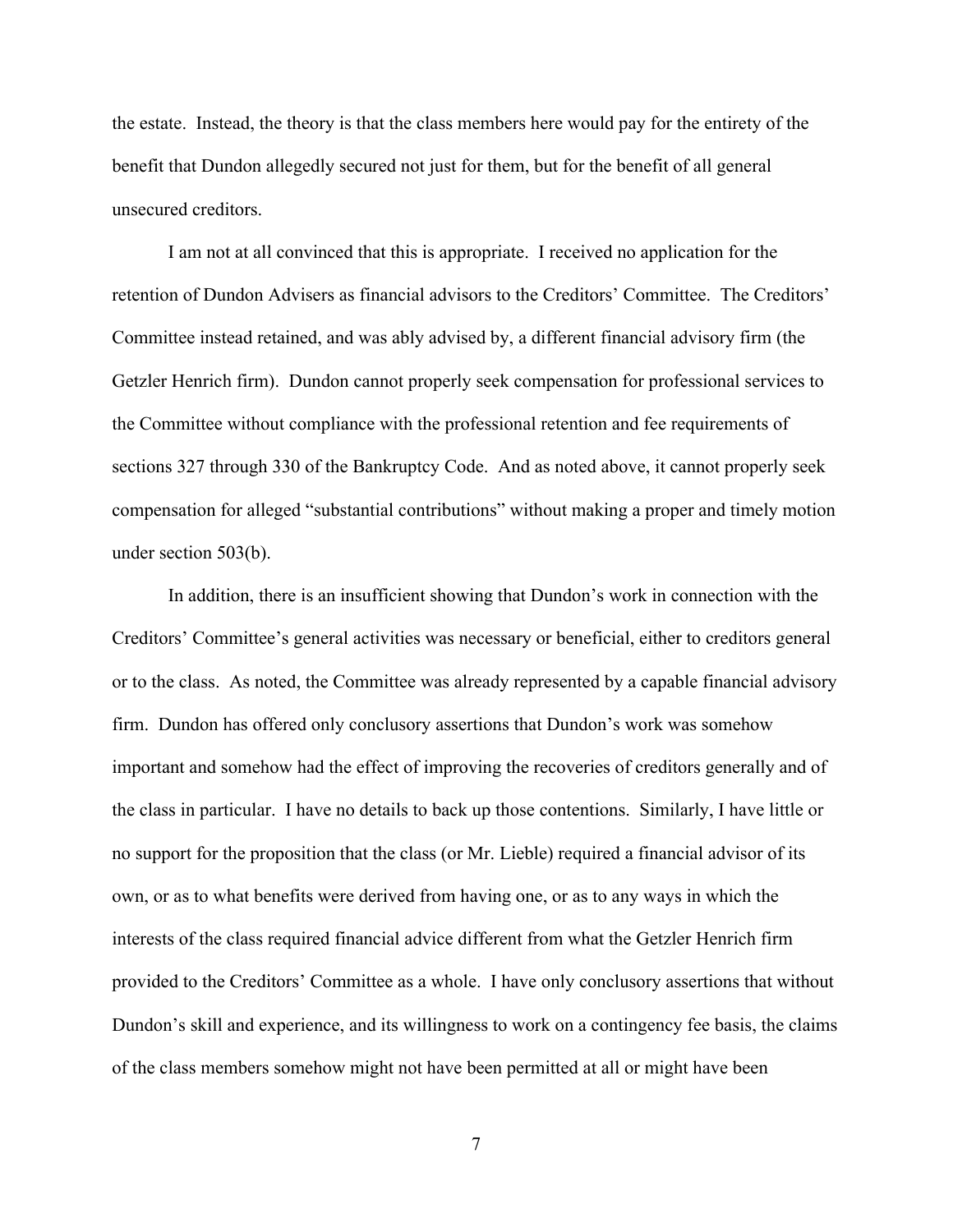disallowed. No specifics have been offered in support of that somewhat self-congratulatory statement.

The only statement in the supporting declaration that would support a payment of any fees for Dundon Advisers is the contention that at some point, after work on behalf of the Creditors' Committee was finished, Dundon helped to negotiate the final class action settlement itself. I do not know what percentage of Dundon's total time was devoted to that project because no time records were kept. It is not particularly clear to me that this work required the assistance of a financial advisor. However, even if I assumed that the settlement negotiation required onefifth of the total estimated time (which seems to me to be a very generous assumption in light of how much time it ought to have taken and the fact that a tentative settlement had been reached before the bankruptcy case was even filed), that would leave fees of \$12,560 at normal hourly rates, or \$18,840 at the proposed premium rates.

I will not approve a proposed percentage fee award under these circumstances. I do not think it is reasonable given the nature of what Dundon was hired to do and what it actually did. I will give Dundon Advisers some benefit of the doubt, however, and I will approve a total fee to Dundon Advisers in the flat amount of \$20,000.

## **The Proposed "Incentive Fee"**

As to the proposed service award or incentive fee award for Mr. Lieble: the parties have proposed to reduce it to \$10,000, or alternatively, to replace the \$20,000 payment with a \$20,000 allowed claim. If an incentive award were to be granted in the form of an allowed claim in the amount of \$20,000, the payout would be between \$4,000 and \$5,000. Obviously, if Mr. Lieble were simply awarded a \$10,000 fee off the top, then he would receive a \$10,000 payment.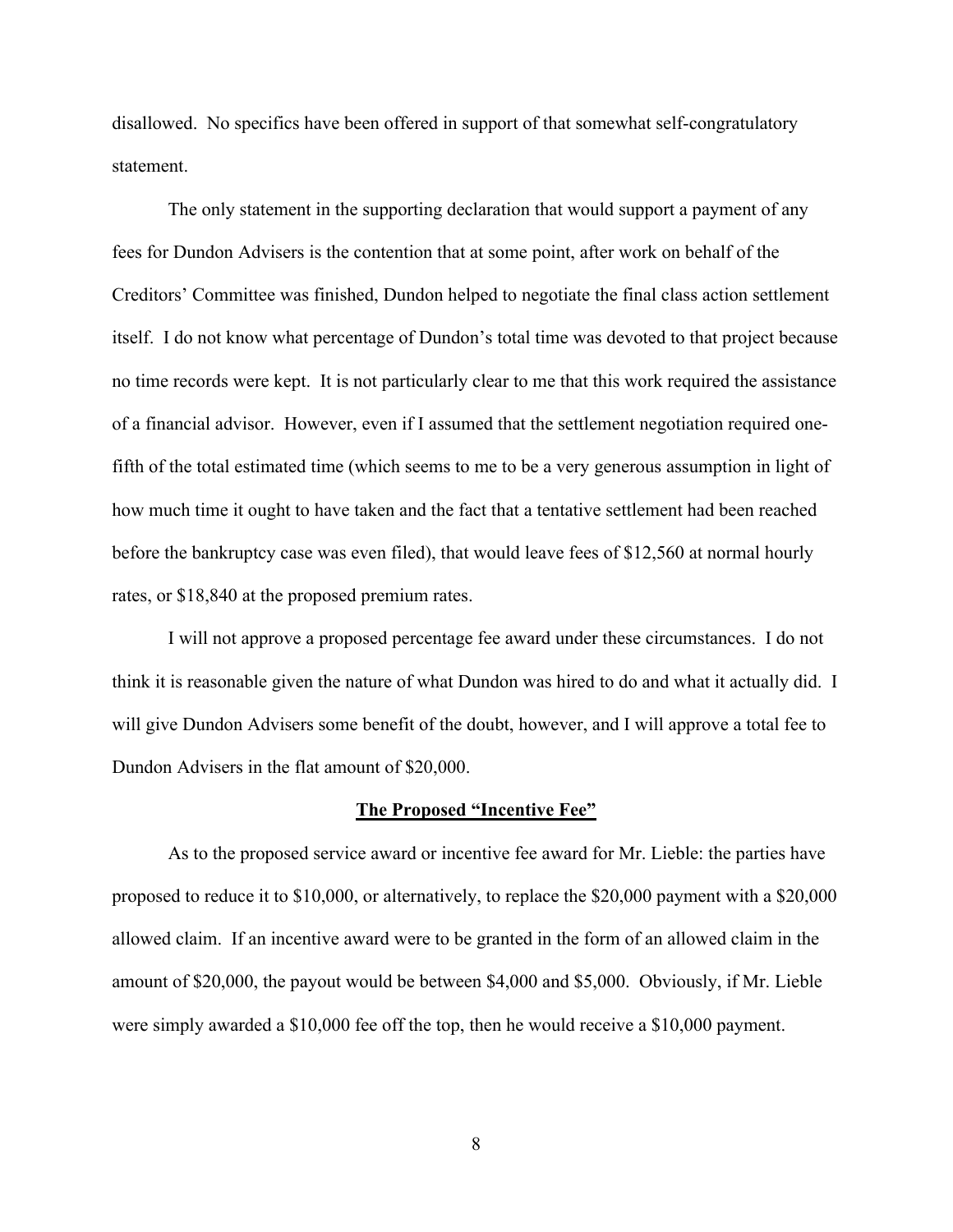I remain unconvinced of the propriety of the proposed incentive fee or service award. It is clear that many courts have approved them. However, it also appears that most of the courts who have approved such awards have done so without objection and without making any apparent ruling at all as to the authority to approve such payments. *See Greenberg v. Procter & Gamble Co. (In re Dry Max Pampers Litig.)*, 724 F.3d 713, 722 (6th Cir. 2013) ("[T]o the extent that incentive awards are common, they are like dandelions on an unmowed lawn – present more by inattention than by design.") Indeed, some of the reported "decisions" on this subject actually appear to be just copies of orders that were proposed by class counsel and that were entered without modification.

There seems to me to be something fundamentally misguided in the suggestions, in many of the cited authorities, that incentive fees should be approved because class action representatives deserve special additional compensation for the litigation risks they have undertaken or for the time they have spent. Rule 23 says nothing about granting "incentive awards" on that basis. The effect of a "service award" is to provide a litigant with a recovery that is not a damage recovery or a reimbursement for out-of-pocket costs, and that appears to have no root in any particular statute or court rule. If the underlying substantive law and the class action rules themselves do not provide for such a form of recovery, then I am at a loss to understand the authority under which judges have undertaken to provide it.

The due process underpinnings of the class action rule are based on the assumption that a class representative's claim is typical of the claims of other class members, and that an individual class representative has sufficient incentive in the pursuit of his or her own claim to provide adequate representation of other people who have similar claims. From that point of view, class representatives should not need or get additional incentives or compensation. Or to put it another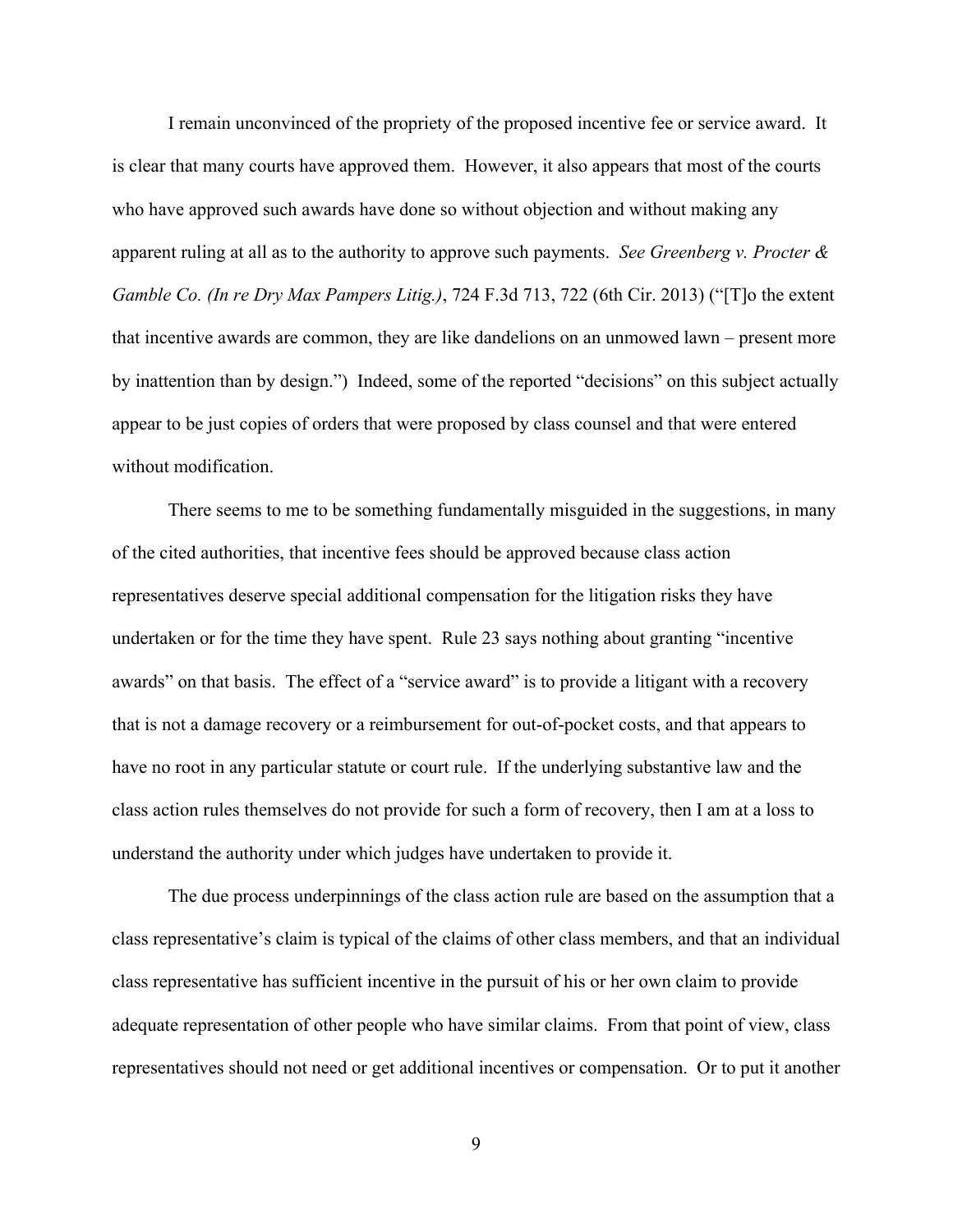way: if a plaintiff's own claims are not good enough incentives for a plaintiff to take on the burdens of litigation, and if the plaintiff needs additional rewards and additional recoveries in order to do so, then perhaps that plaintiff is not a good choice to be a class representative in the first place.

I therefore have extremely strong doubts about the proprieties of these awards in general. If I were writing on a blank slate, I would rule that incentive fees or service awards to class representatives are not appropriate and are not permitted under Rule 23. However, I am not writing on a blank slate. There are many decisions that have approved such awards, and there is significant authority in this district for their approval and at least one decision by the Circuit Court of Appeals that has affirmed a District Court's discretion to award an incentive fee. *See Melito v. Experian Mktg. Solutions, Inc.*, 923 F.3d 85, 96 (2d. Cir. 2019). In any event, it is not necessary in this case to decide whether such awards are ever appropriate in the abstract. I have considered the cases cited by class counsel and the factors they have cited, and I have concluded that in this particular case, an incentive award would not be appropriate.

Class counsel has argued that Mr. Lieble faced risks of retaliation by bringing the class action lawsuit. However, counsel also acknowledges that Mr. Lieble was not even employed by the Debtors at the time the suit was filed. That does not eliminate the possibility of retaliation, I suppose, but it makes the risks very speculative, and I have only the general arguments of counsel (and no actual evidence) to support the suggestion that Mr. Lieble undertook any real risk in this case.

I am also told that Mr. Lieble expended significant time and effort on behalf of the class. However, I have no actual accounting of that time and no evidence on the subject; I have just a conclusory assertion by counsel, in its argument, that the time spent was significant.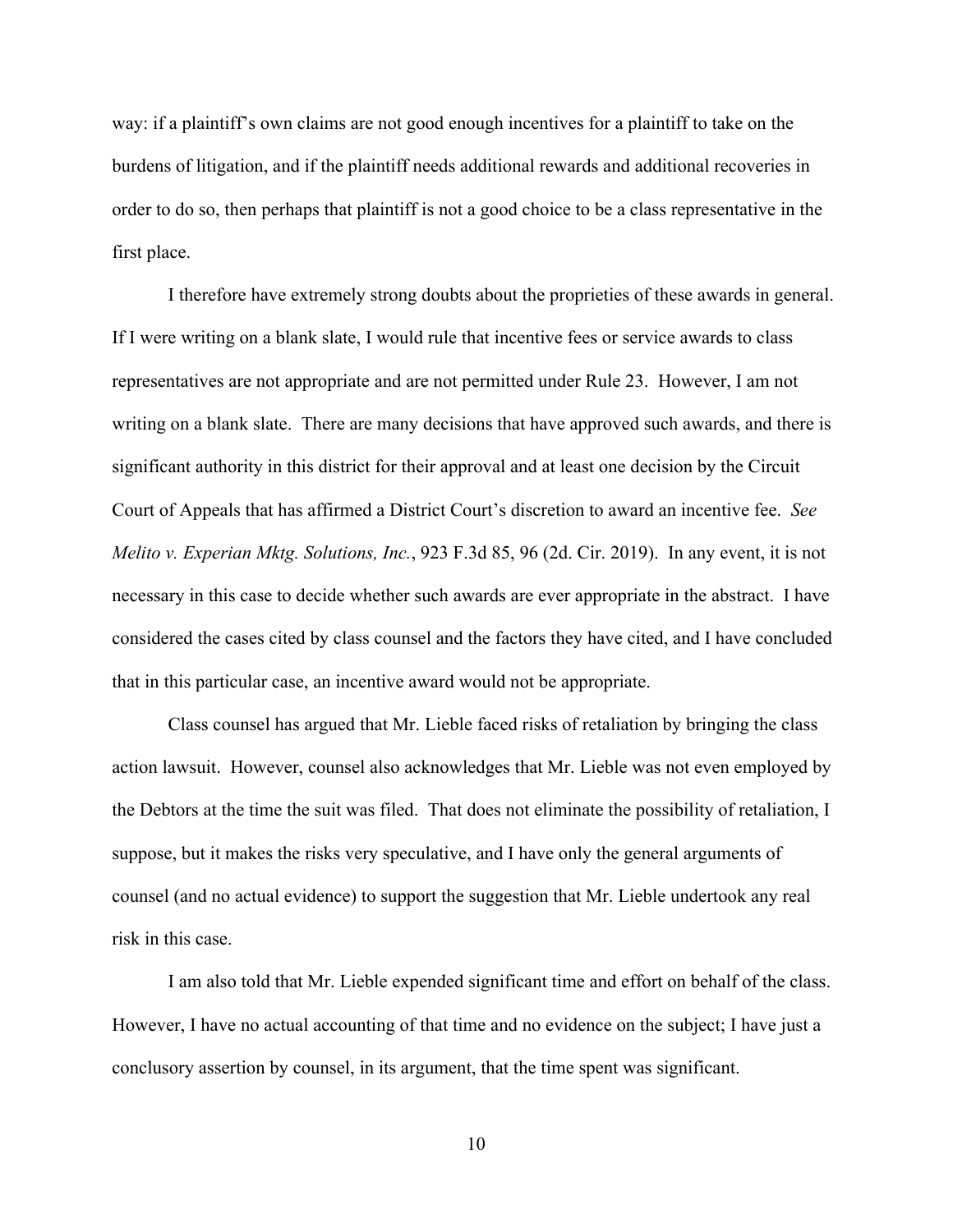Furthermore, no court (to my knowledge) has held that a class representative is automatically entitled to compensation for having elected to serve in that capacity. In this case, I do not see that any unusual risk was taken or that any unusual expenditure of time occurred that would call for compensation.

More importantly, I am very concerned about the huge disparity in recoveries that would occur if a service award were to be approved in this case. At the very core of Rule 23 is the presumption that a class representative's interests are identical to and fully aligned with the interests of absent class members. Rule 23 also presumes that all class members will receive proportionate recoveries with respect to their claims; indeed, this is one of the factors that a court is required to consider in deciding whether a settlement should be approved. Fed. R. Civ. P.  $23(e)(2)(D)$ . Incentive payments or "enhancement" awards, if they are not carefully policed, can work contrary to these fundamental principles. They can have the effect of giving different recoveries and, therefore, different incentives and interests to class representatives, particularly when the incentive fees are part of a settlement that the class representative and the class representative's chosen counsel have negotiated.

Incentive awards in the worst cases can act as invitations for class representatives to approve deals that ensure the class representatives' own recoveries while possibly leaving others behind. *See, e.g., Weseley v. Spear, Leeds & Kellogg*, 711 F. Supp. 713, 720 (E.D.N.Y. 1989) ("If class representatives expect routinely to receive special awards in addition to their share of the recovery, they may be tempted to accept suboptimal settlements at the expense of the class members whose interests they are appointed to guard.")That potential incentive is the opposite of the incentive that a class representative is supposed to have in litigating a case or in negotiating a settlement. The temptation can be especially strong in a case where recoveries are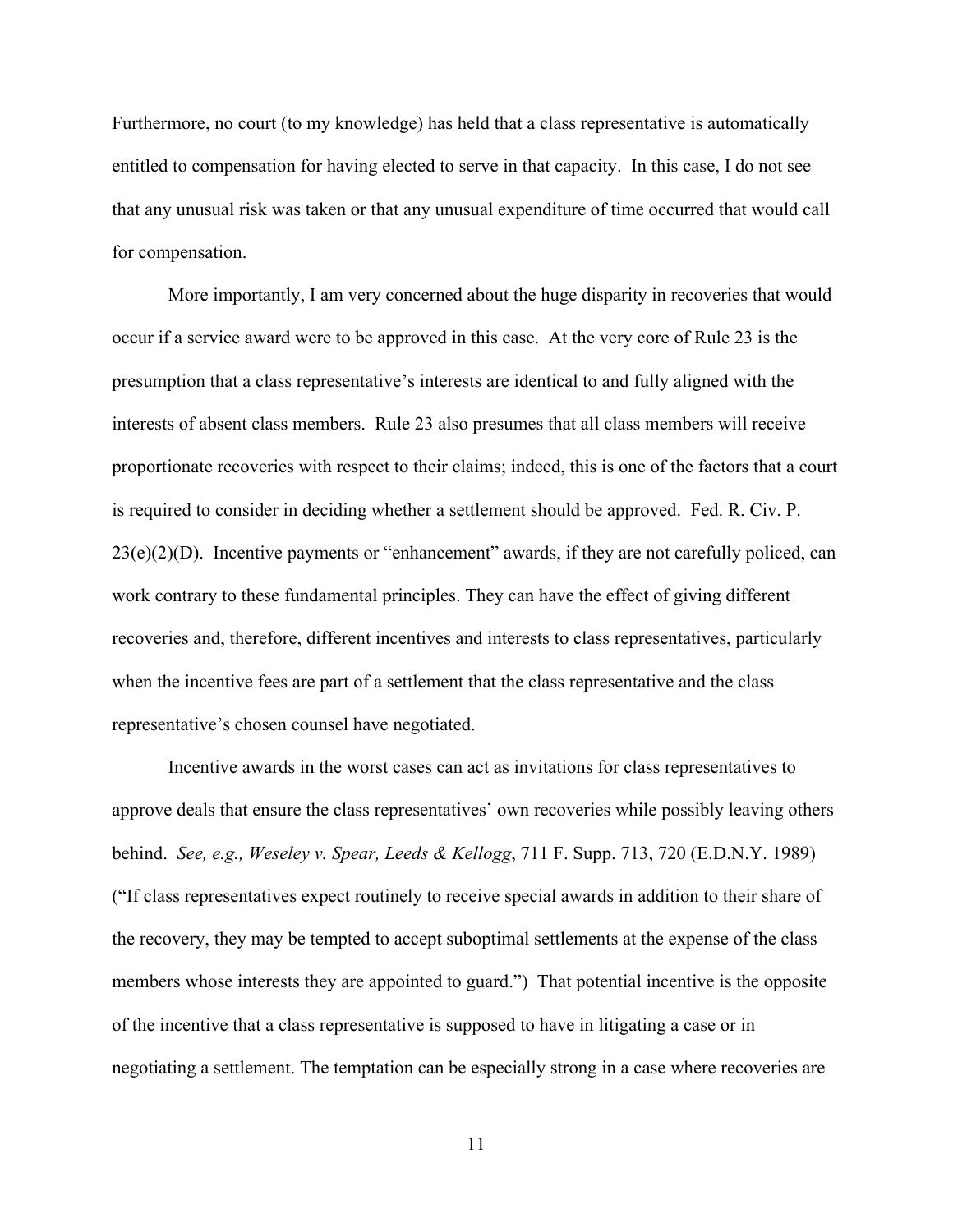likely to be very low, and where the proposed incentive fee is likely to produce a recovery by the class representative that will be disproportionate when compared to what other members will receive.

It is no answer to say that a court can deny a service award if the court is able to pinpoint an actual problem that has occurred or is able to point to an actual breach of duty by a class representative. A class action representative is a fiduciary. It is not proper that a fiduciary have any interest that potentially conflicts with the interests of the persons for whom the fiduciary acts. It is, therefore, not appropriate that a fiduciary have compensation rights, or that a fiduciary negotiates compensation rights for himself or herself as part of a settlement, that provide the fiduciary with a markedly better recovery than will be achieved by the persons whose interests the fiduciary represents. If a settlement includes an incentive award that produces a recovery for a class representative that is disproportionate when compared to the recoveries of class members, then in my mind the proposed incentive fee itself inherently gives the fiduciary a conflicting and different interest that should not have existed, that is not consistent with the role that the fiduciary occupies, and that should be denied under Rule 23.

I believe that maintaining the integrity of the class action process and the integrity of the class action settlement process requires that courts act vigilantly to ensure, at a minimum, that incentive fees do not result in skewed recoveries for class representatives, even if incentive awards or service awards otherwise are to be permitted. The compensation structures in class actions should give comfort to the class members that a class representative's own decisions are based just on the litigation outcomes that everybody will share in equitably.

In this case, I asked the class counsel to submit a statement as to what the class representative's litigation recovery would be in the absence of the proposed service award. The